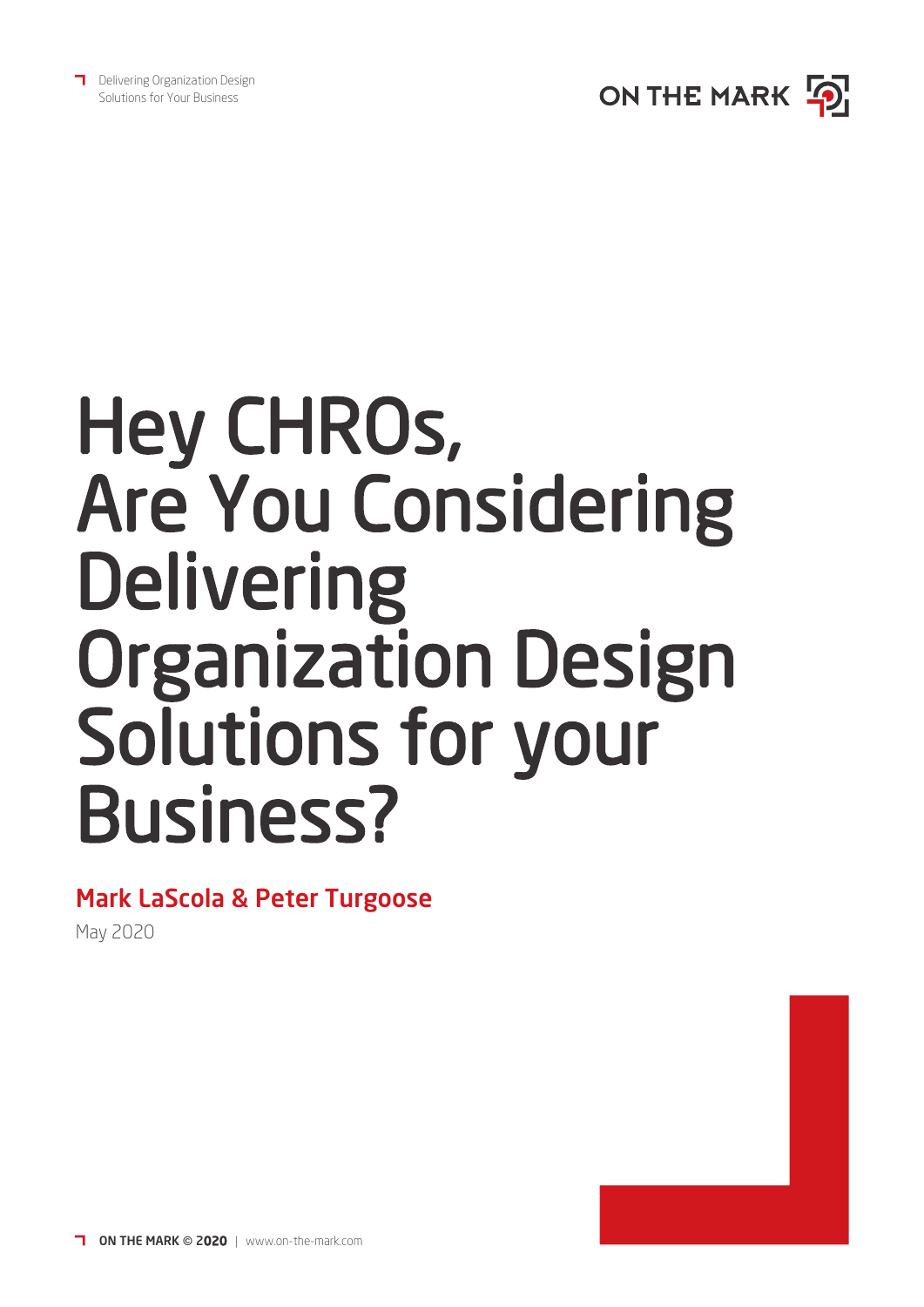

## Introduction

The adage, "re-inventing sliced bread" conjures up all kinds of images and musings. It applies perfectly to the build or buy decisions facing CHRO's when it comes to providing Organization Design solutions across their company. CHROs must make two significant build or buy decisions:

- 1. Decide whether to use external resources (consultants) or internal resources.
- 2. If internal, decide whether to build your own organization design solution or buy one.

Of course, an answer to each question above sets up other questions that need to be answered and solved. But before we address those questions and potential resolutions, let's take a step back.

## Being Clear on What Organization Design Is and Is Not

[Organization design](https://on-the-mark.com/infographic-what-is-organization-design/) is a complex business solution involving the complete re-design, implementation and governance of an operating model that fits with an intended business direction and strategy. It goes well beyond people in jobs and their reporting relationships. Unfortunately, for the uninformed, the latter is what is often mistaken for organization design.

An **[operating model is required](https://on-the-mark.com/when-to-design-target-operating-model/)** in any business to bring the business model to life. To modernize or change an operating model holistically, not piecemeal, requires an organization design solution. An operating model consists of all technical and social elements of a business from its strategy through culture including:

- 1. Business strategy and its differentiation,
- 2. product and service offerings,
- 3. the customer experience,
- 4. organizational values, behaviors and culture
- 5. end-to-end value creating work and decisions,
- 6. bounding of work and decisions,
- 7. core roles and jobs,
- 8. glue and governance mechanisms,
- 9. management roles and mechanisms,
- 10. technology and digitalization,
- 11. standard HR processes along the employee life cycle.

Organization design incorporates over 50 years of documented, empirical science and proven best practices from behavioral- and neurosciences, industrial engineering, human factors, and business alike. Having emerged in the 60s and 70s, organization design is maturing into a recognizable and highly sought-after management intervention particularly in the last 10 years. The importance of this point will become even more apparent as you read in "Build or Buy Decision 2."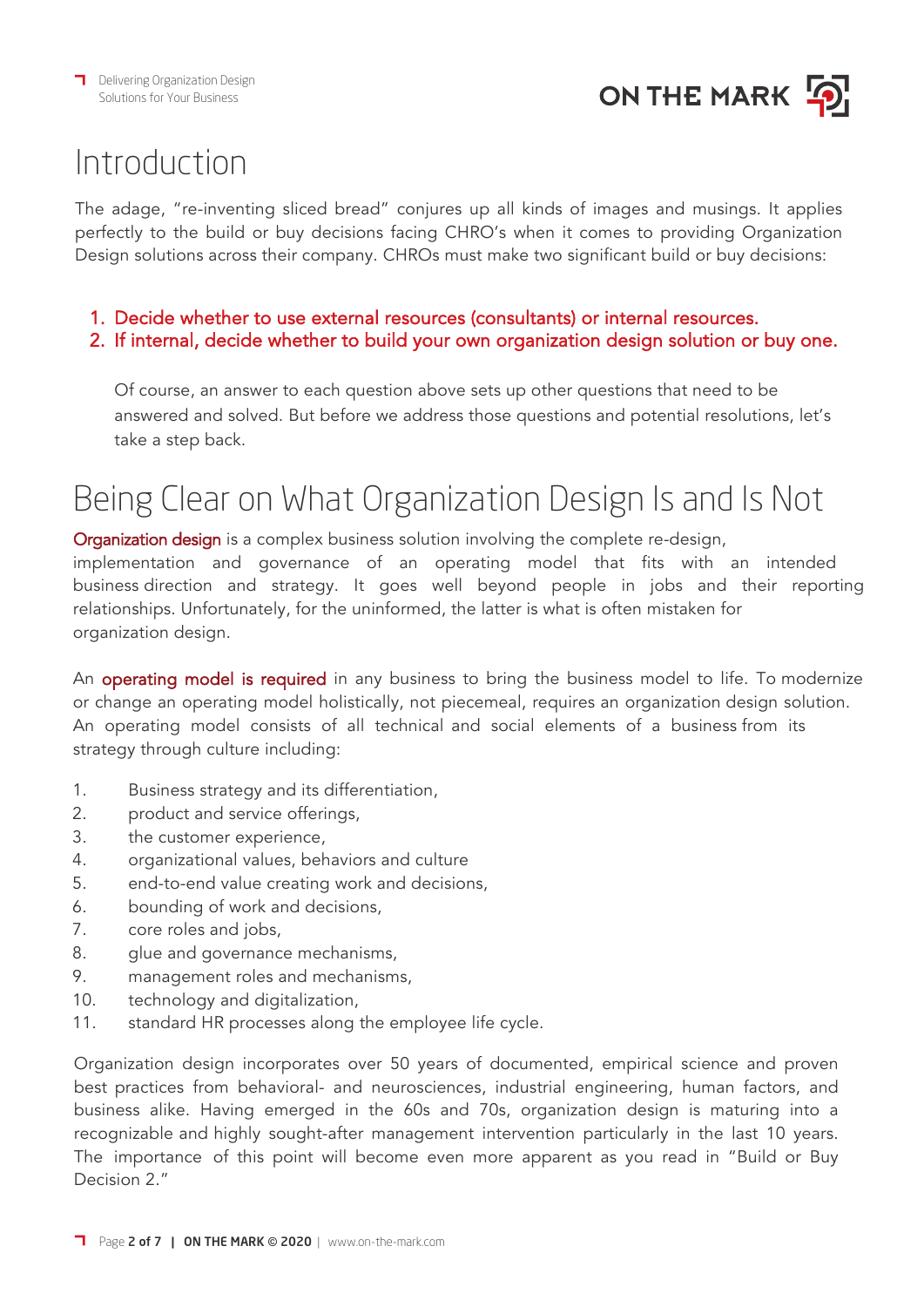

## Differentiating organization design solutions from other management interventions such as agile, digital transformations, de-layering, restructuring, and strategic design, etc.

It is quite common to confuse various HR and management interventions such as technology innovations, digital transformation, [Agile](https://on-the-mark.com/how-to-create-an-agile-organization/), restructuring, management level reductions, span of control optimization and organization chart changes with organization design. While these interventions impact parts of an operating model, these interventions are not organization design themselves and quite often end up fragmenting or sub-optimizing an operating model.

Case in point, most large consulting firms in their approach to "organization design" start with management roles, shape, and spans of control. This is not an organization redesign. It's merely a restructuring and de-layering – nothing more. Equally, consider the many technology companies who offer digital transformations. The authors contend there is no such thing as a digital transformation – only **[operating model transformation](https://on-the-mark.com/considering-operating-model-transformation/)** driven by the likes of digitalization, customer centricity, etc. You might want to think twice about having a technology company redesign your operating model.

While many boutique organization design firms and individual practitioners focus on parts of organization design such as strategic design, prototyping concepts, or game playing as a method to stimulate conceptual thinking, most stumble their way through the critical pathing of key decisions and steps unknowingly or knowingly missing entire chunks of design work. Much less even consider what it takes to govern a new operating model once it's in place. Taking the time to complete the set-up, design, implementation, and governance of a new operating model is key as well as bringing key stakeholders with you all along the way.

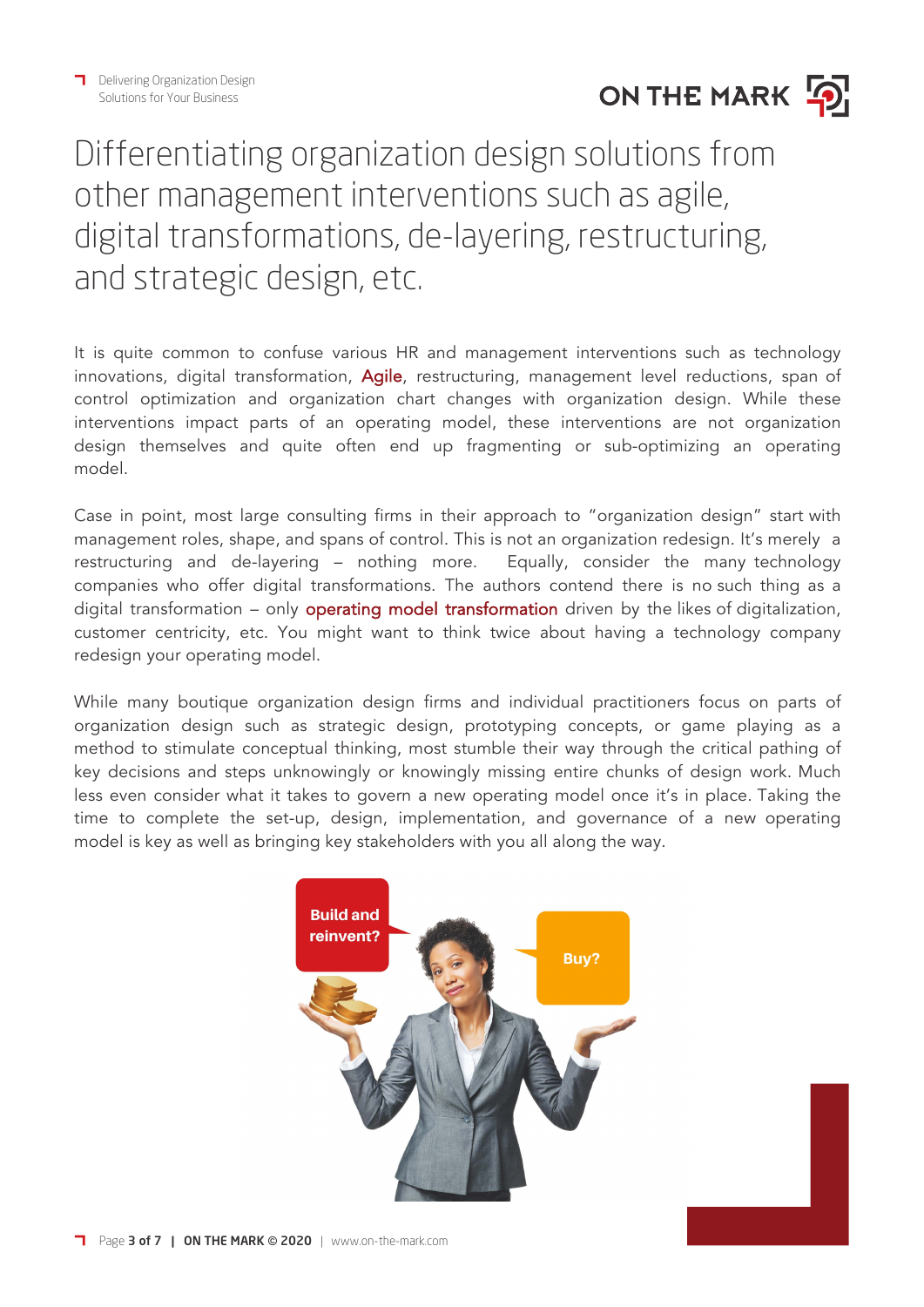

#### Build or Buy Decision 1: Use internal or external resources (consultants) to deliver.

As stated earlier, organization design is a complex business solution and a skill set not easily learned. If a CHRO decides to use internal resources to deliver organization design solutions, the next questions they must address is:

Do we have the skill and competence in-house to deliver organization design solutions?

If the answer is 'no' then skill development is in the future cards. At OTM, we have trained and developed over 5,000 internal change agents in organization design. It is our experience that the level of competence and confidence required to successfully deliver organization design solutions 90% of the time will not be met over the course of a three-day workshop.

Organization design skill development must entail knowledge gain, application, practice, feedback, and support over time. This is the power of the 10/20/70 model of development used by OTM. The "10" is classroom and online training, "20" is coaching and mentoring and "70" is real time application. If you choose to use internal resources to deliver organization design solutions then consider:

- 1. Go way beyond classroom development. Development must be a combination of classroom/online "training" coupled with coaching, mentoring, virtual and real-time observation of work coupled with support for the individual/team to gain the skills and confidence needed to achieve tangible and sustained results.
- 2. Use real projects or relevant case studies as the learning vehicles in which to learn. Allow the development of your people to parallel real projects.
- 3. Separately train and develop those you expect to "do" organization design from those who need to know about it and support it. Consider separating novice HR practitioners from experienced HR practitioners as well. Organization design requires real world experience – not just imagined work scenarios devoid of firsthand experience.
- 4. Expect newly developed staff to deliver org design services almost immediately following the training intervention to promote real-world experience.
- 5. Conduct a pre-training practical needs assessment focused on foundational skills across contracting, influencing, facilitation and consulting skills. The assessment must be given to all staff who will be responsible for the delivery of organization design. If there are deficits in any of these foundational skills, up-skill them in these areas first. There is ample evidence showing that internal projects fail because of poor contracting and poor stakeholder management – rarely is it technical skills that fall short.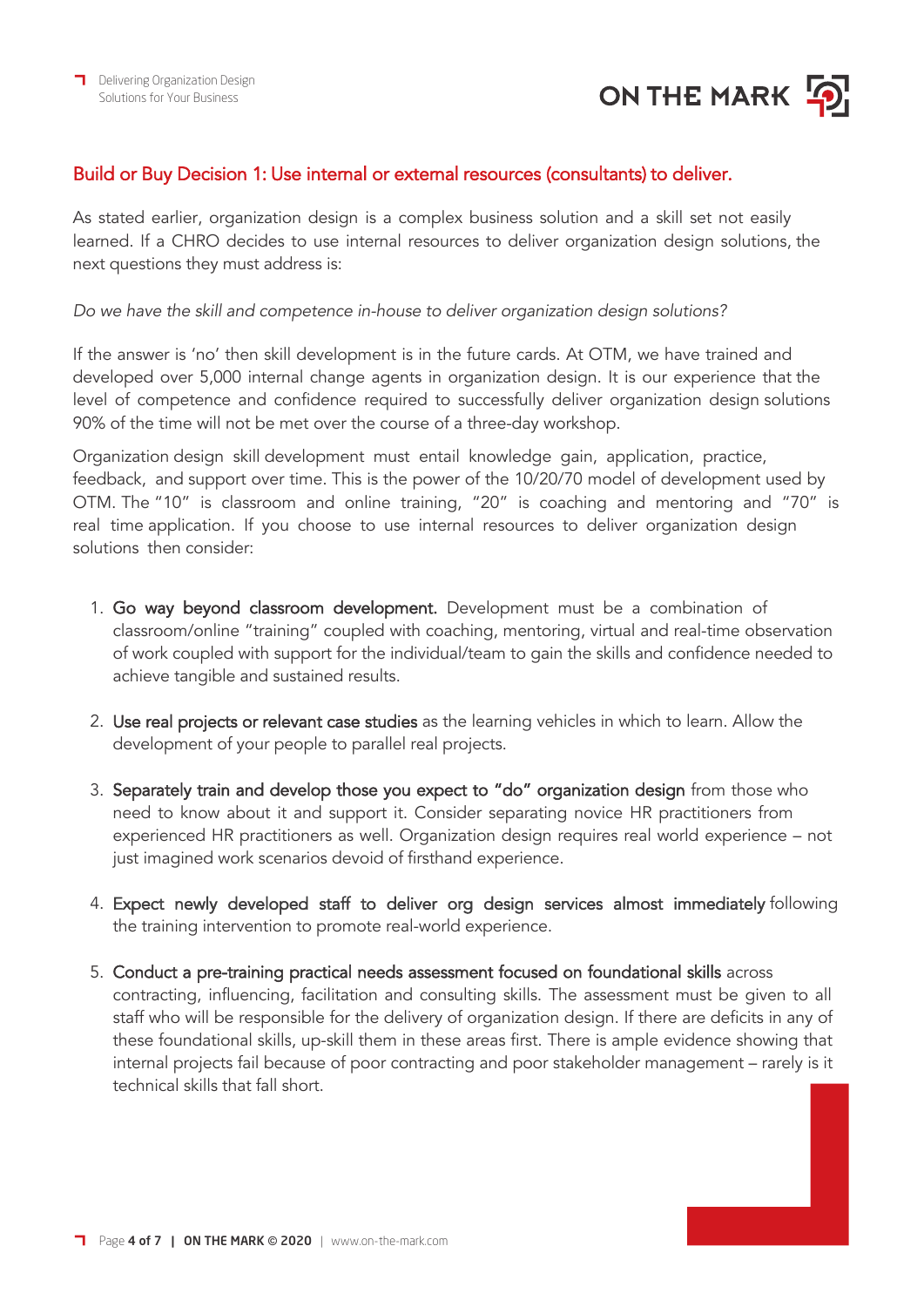

If you choose to use skilled and competent internal resource(s), then the next question that needs answering is:

#### Do I build a center of practice or Center of Expertise (COE)?

This is much different than having one internal person deliver organization design solutions every now and then. This is about setting up an internal practice or COE of which most of the business will come to for its organization design needs. This is a big investment and one where most CHRO's demonstrate their understanding or lack thereof about Organization Design. One cannot just insert a new service offering akin to a COE. It must be intentionally designed into the HR operating model – not just from the reporting relationship, but from the lateral, end-to-end service delivery perspective. The below issues must be solved when adding organization design as a center of practice or COE:

- 1. Gain unwavering support from business leaders to build and utilize an internal organization design practice. One of our global customers flirted with the idea of building an internal organization design practice. Doing so would have required a \$5m investment over a two-year period. That may seem steep, but the investment would save the company over \$300m from being spent on various consulting firms around the world which was a conservative estimate. The local and regional businesses could not support the centralized approach to organization design and thus, killed the effort.
- 2. Align the role of HR Leadership to best support the role of the organization designer as a "free radical." CHRO's must get out of the way of the organization designers and let them go wherever they need to go. Internal organization designers cannot be over-burdened worrying about who-reports-to-who or departmental boundaries or colliding with egos around power and control challenges. They must be able and willing to "follow the work" no matter where it goes or whomever it impacts with the unconditional support from the CHRO as well as courage, compassion, genuineness, and authenticity.
- 3. Adjust the HR operating model to accommodate the new organization design service offering. Work with all the parts of HR and how each part will work with the organization design services. Issues may include a) how will needs be identified and requested? b) how will work and decisions move through HR function? c) who faces off to the customer?, d) which group owns which decisions? and e) how will each part of HR work together with the organization design practice and vice versa?
- 4. Calibrate the organization design roles/jobs involved and adjust for capacity in delivering end-toend organization design services. An organization design project cannot be added to the top of an HR business partner's day job. One organization redesign project could easily eat up the entire capacity of an HR BP.
- 5. Communicate clear expectations and set in place the appropriate support mechanisms for the COE to deliver organization design services almost immediately following or coinciding with the training and development interventions. This point is repeated here and above deliberately.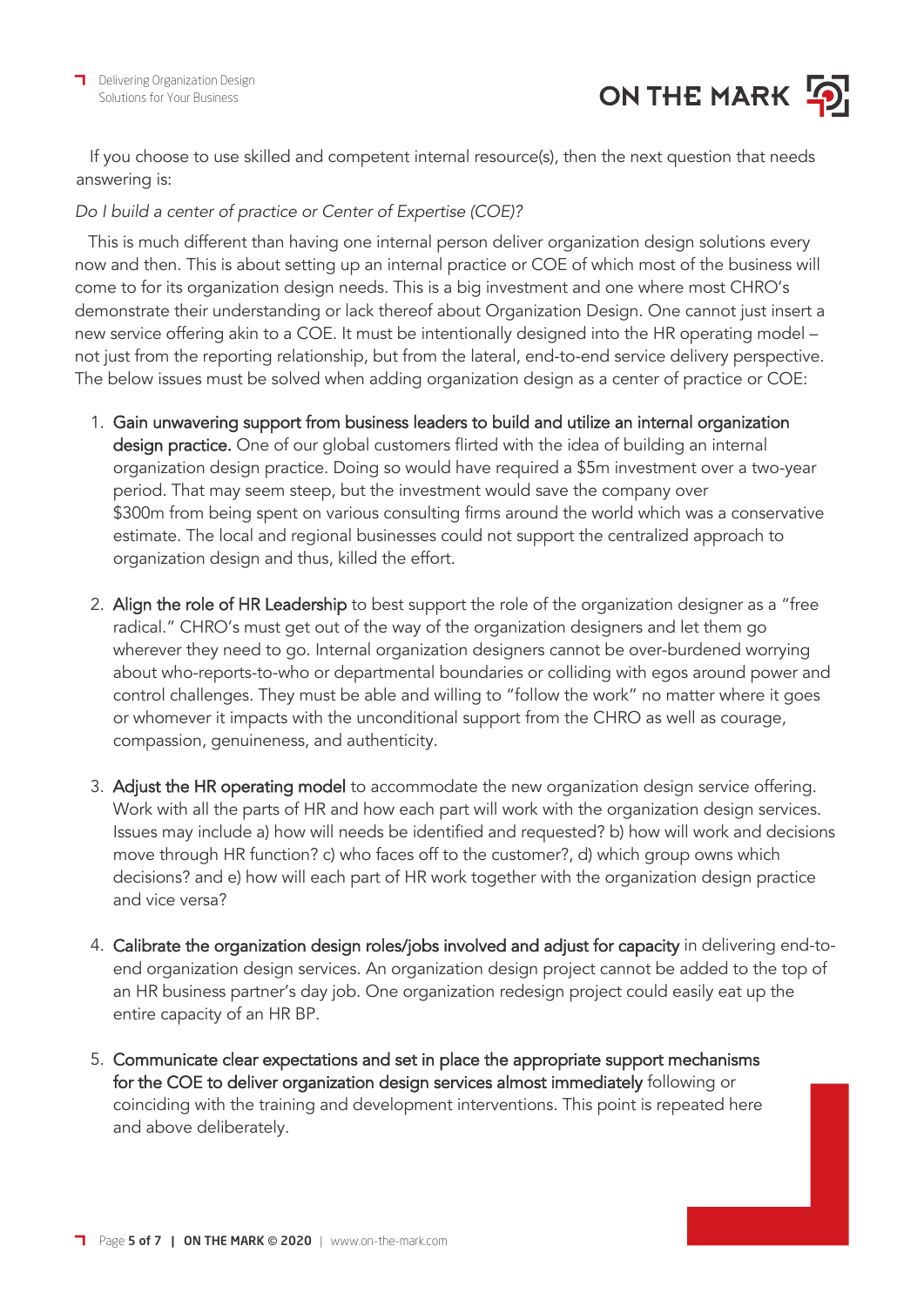



#### 6. Bolster the retention strategy of newly up-skilled organization design practitioners as they become highly sought after in the marketplace.

If the CHRO decides to use an external resource to deliver organization design solutions, then an entirely different set of questions must be answered.

Does the consultant have the level of experience and expertise needed to deliver organization design solutions in our company?

Can they demonstrate that expertise?

Does the consultant team "fit" with our values and can we see ourselves partnering with them?

How does the potential consultant deliver its services…? And, is it consistent with our values?

Critical to note, not all consultants are created equal. How consultancies choose to approach and deliver organization design solutions will have big impacts and consequences on your organization and people in terms of their engagement, ease of implementation and sustainability of the changes. OTM previously has written an article on choosing the right consulting partner if you want to learn more.

#### Build or Buy Decision 2: Build your own organization design solution or buy one.

By now we know that **[organization design](https://on-the-mark.com/infographic-what-is-organization-design/)** is a complex business solution incorporating over 50 years of documented, empirical science and proven best practices. For those internal HR functions wanting to develop their own organization design solution,

consider that at OTM, we conduct audits and reviews of internal organization design methodologies and solutions. Most solutions reviewed are deficient- focused on pulling together a handful of activities typically involving key principles or criteria, jobs and roles, reporting relationships and some change management with top-down communication. If it was only that easy?!

An effective organization design solution needs to incorporate all aspects of the operating model as mentioned previously. If a homegrown solution does not address all the elements of an operating model, it is incomplete. This incompleteness has significant negative consequences. The incompleteness distorts and perverts the new operating model to be half in the old model and half in the new model causing confusion, duplication, and disengagement.

Modernizing an operating model takes time and heavy lifting. Oh, and do not forget about all the change work that must be integrated along the way – as opposed to bolting on "change management" at the end.